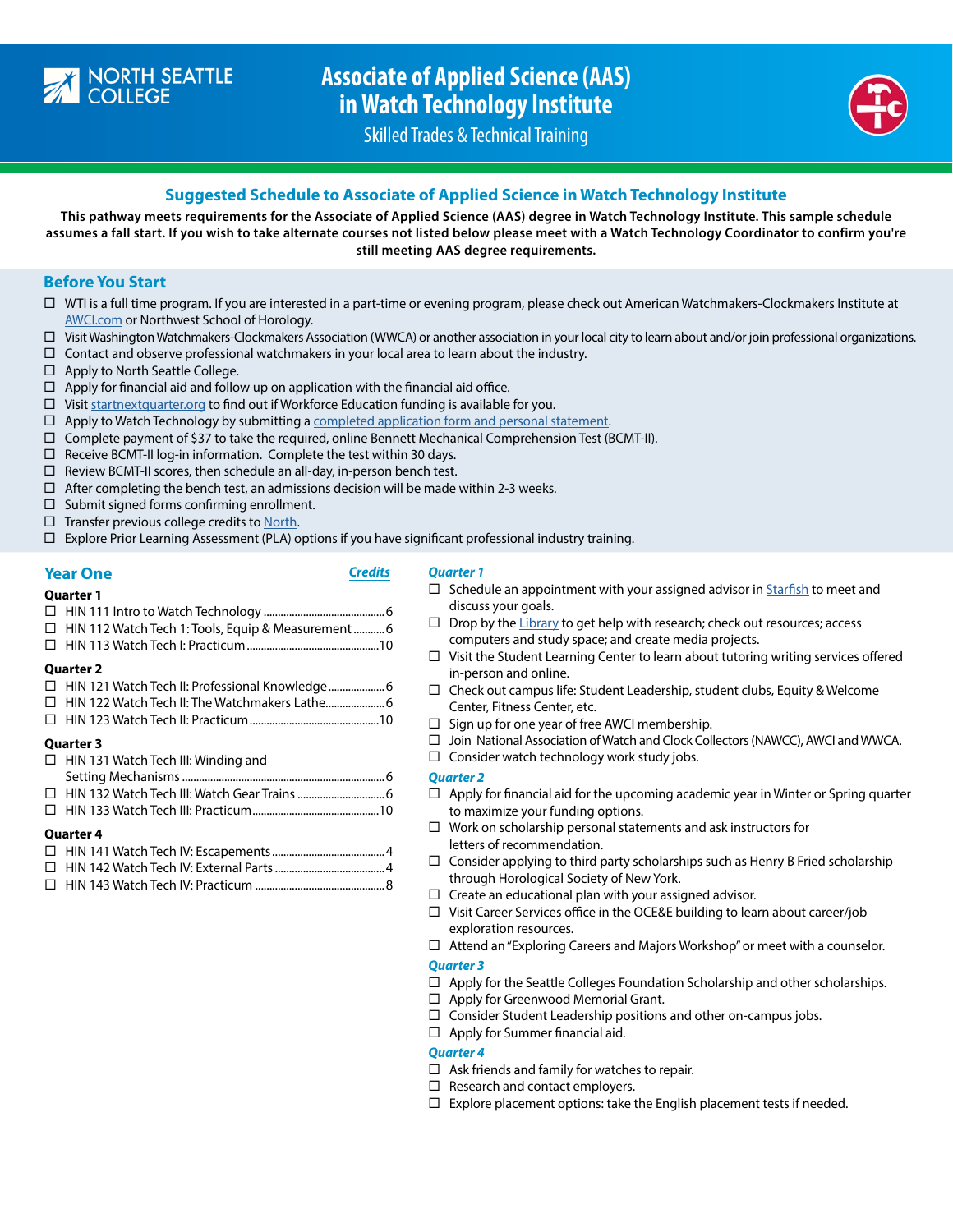# **Pathway: AS-Opt 1 with an emphasis in Chemistry**





## **Year Two**

| <b>Quarter 5</b>                                           |
|------------------------------------------------------------|
|                                                            |
|                                                            |
|                                                            |
| <b>Quarter 6</b>                                           |
|                                                            |
|                                                            |
|                                                            |
| <b>Quarter 7</b>                                           |
| $\Box$ HIN 231 Watch Tech VII: Advanced Precision Timing 6 |
|                                                            |
|                                                            |
| <b>Quarter 8</b>                                           |
| □ HIN 241 Watch Tech VIII: After-Sales Service 4           |

| □ HIN 241 Watch Tech VIII: After-Sales Service 4 |  |
|--------------------------------------------------|--|
|                                                  |  |
|                                                  |  |

#### **Quarter 9**

| $\Box$ BUS 236 (human relations) Interpersonal Communications |
|---------------------------------------------------------------|

| $\Box$ CMST& 205 Multicultural Communication or |
|-------------------------------------------------|
| HUM 105 Intercultural Communication or          |
|                                                 |
|                                                 |

#### **Total Credits Required:184**

#### *Quarter 5*

- $\Box$  Update your educational plan with your assigned advisor.
- $\Box$  Talk with faculty about pursuing the AAS degree.
- Visit Career Services office in the OCE&E building to learn about resume and interview resources.
- $\Box$  Create a LinkedIn profile and clean up your online presence.

## *Quarter 6*

 $\Box$  Finalize resume and employer contact list.

## *Quarter 7*

- $\Box$  Invite friends and family to graduation.
- $\Box$  Apply for graduation for the AAS with your assigned advisor.
- $\Box$  Ensure all Academic Exception paperwork is submitted (such as course substitutions, transfer credit, and PLA) as needed.
- $\Box$  Send out resume to employers.
- $\Box$  Apply for Summer financial aid.
- $\Box$  Add your classmates on LinkedIn to grow your network and keep in touch.

#### *Quarter 8*

- $\Box$  Attend graduation ceremony.
- $\Box$  Schedule interviews with employers.
- $\Box$  Register for AAS classes if pursuing the degree.

#### *Quarter 9*

 $\Box$  Consider taking these courses throughout your time (except for summer quarter).